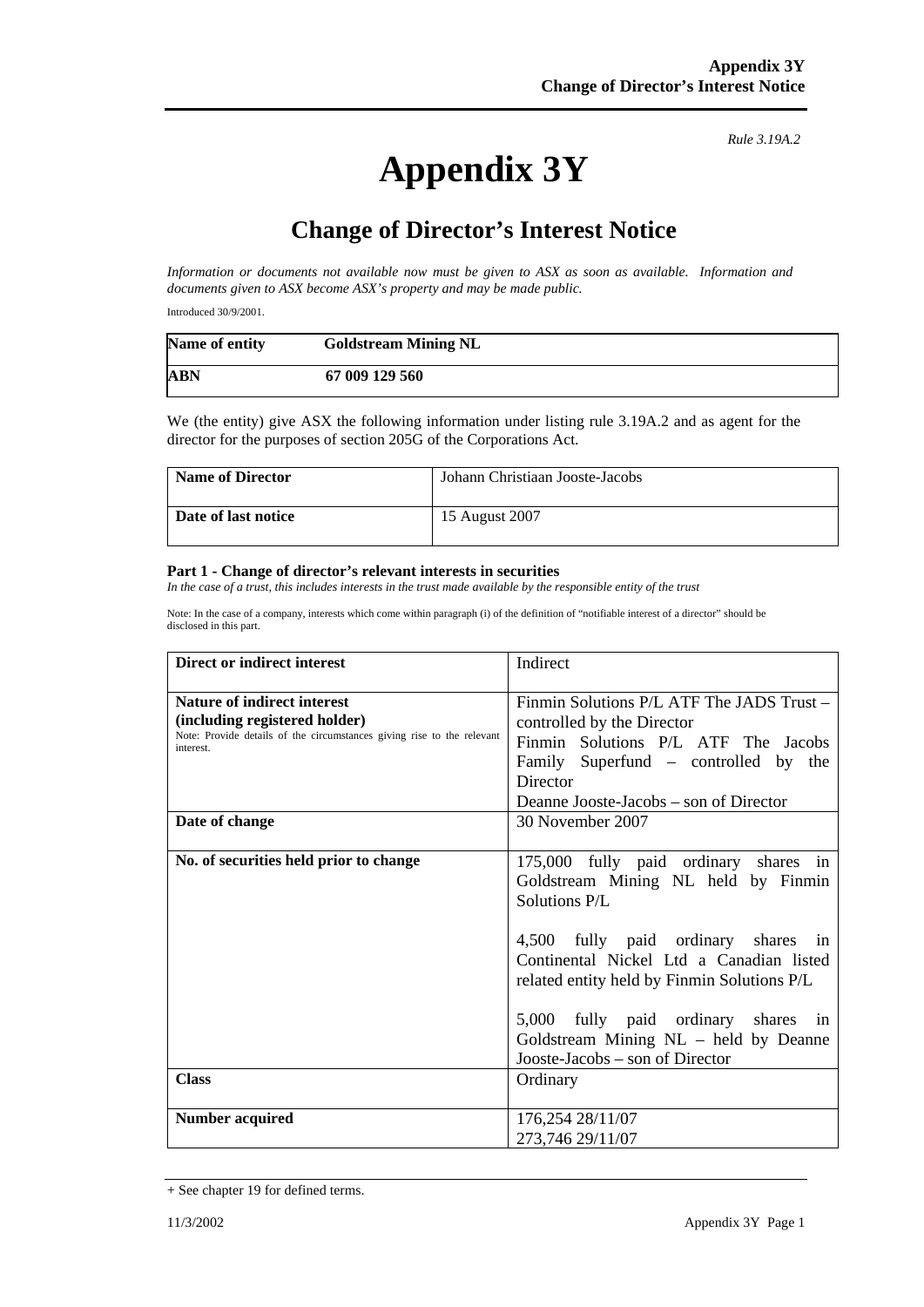| <b>Number disposed</b>                                                                                                                                                  |                                                                                                                                  |
|-------------------------------------------------------------------------------------------------------------------------------------------------------------------------|----------------------------------------------------------------------------------------------------------------------------------|
| Value/Consideration<br>Note: If consideration is non-cash, provide details and estimated<br>valuation                                                                   | \$291,654.52                                                                                                                     |
| No. of securities held after change                                                                                                                                     | 625,000 fully paid ordinary shares in<br>Goldstream Mining NL held by Finmin<br>Solutions P/L                                    |
|                                                                                                                                                                         | 4,500 fully paid ordinary shares in<br>Continental Nickel Ltd a Canadian listed<br>related entity – held by Finmin Solutions P/L |
|                                                                                                                                                                         | 5,000 fully paid ordinary shares in<br>Goldstream Mining NL – held by Deanne<br>Jooste-Jacobs – son of Director                  |
| Nature of change<br>Example: on-market trade, off-market trade, exercise of options, issue of<br>securities under dividend reinvestment plan, participation in buy-back | On market trade                                                                                                                  |

## **Part 2 – Change of director's interests in contracts**

Note: In the case of a company, interests which come within paragraph (ii) of the definition of "notifiable interest of a director" should be disclosed in this part.

| <b>Detail of contract</b>                                                                                                                                                      |  |
|--------------------------------------------------------------------------------------------------------------------------------------------------------------------------------|--|
| <b>Nature of interest</b>                                                                                                                                                      |  |
| Name of registered holder<br>(if issued securities)                                                                                                                            |  |
| Date of change                                                                                                                                                                 |  |
| No. and class of securities to<br>which interest related prior to<br>change<br>Note: Details are only required for a contract in relation<br>to which the interest has changed |  |
| <b>Interest acquired</b>                                                                                                                                                       |  |
| <b>Interest disposed</b>                                                                                                                                                       |  |
| <b>Value/Consideration</b><br>Note: If consideration is non-cash, provide details and<br>an estimated valuation                                                                |  |

<sup>+</sup> See chapter 19 for defined terms.